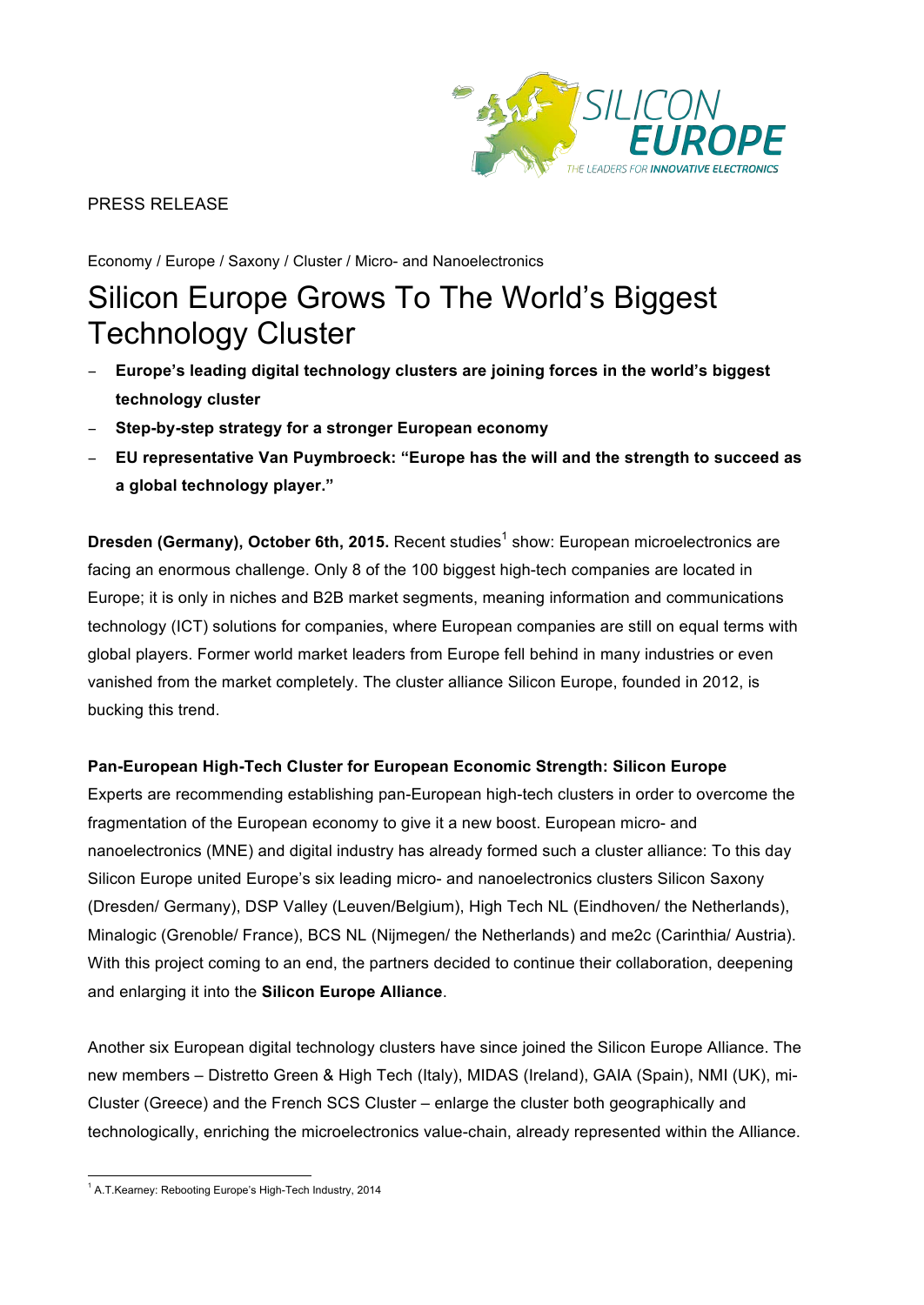

They are joining their competences in research, development and production, thus strengthening Europe's leading role in the field of ICT. Now the Silicon Europe Alliance unites about 2,000 cluster partners from industry and science, among them innovative SMEs, leading-edge research institutions and global players such as Philips, NXP Semiconductors, Globalfoundries, Intel, Infineon, STMicroelectronics, Schneider Electric and Thales, Silicon Europe can now claim to be the biggest technology cluster in the world.

#### **Resilient Cooperation Makes Silicon Europe a Strong Technology Force**

"In the last three years we initiated vivid and resilient partnerships that significantly strengthen Europe's technology leadership" Peter Simkens, Managing Director at DSP Valley and newly elected Chairman of the cluster alliance, says. Silicon Europe sustainably supported the European technology development by bringing together scientists, developers and international decision makers at events held by the cluster alliance. "Silicon Europe had a decisive role to gather in workshops or events European decision makers from politics and industry and RTOs on strategic technologies for Europe. As a mid-size company, we got the opportunity to present through our partners testimonies how our disruptive SOI technology leverages competitive advantages to European companies in various domains", Nelly Kernevez, Partnership Director at the French company Soitec, explains.

#### **Strategy Paper For European Microelectronics**

The cluster partners are now presenting a strategy paper ("Joining Forces for European Leadership for Innovative Electronics – A 5 Step Joint Action Plan") for the time till 2018 that they developed together in the past three years. In the paper they identify five fields of action that need to be addressed in order to strengthen Europe's competitiveness: Starting with the expansion of the Knowledge and Technology Transfer (1) to taking advantage of the individual region's research, innovation and technology activities through Smart Specialisation (2), supporting SME Funding (3), the expansion of international visibility and International Business Development (4) and also the Promotion of the growing importance of Micro- and Nanoelectronics (5) for our society. This action plan will bring concrete added value to the cluster members, and notably the SMEs, as many concrete examples illustrated during the project. Isabelle Guillaume, CEO of Minalogic and Vice Chairman of the Alliance says: "Continuing to strengthen the links between our ecosystems and clusters will generate new opportunities for business and R&D, as was demonstrated during the Silicon Europe project."